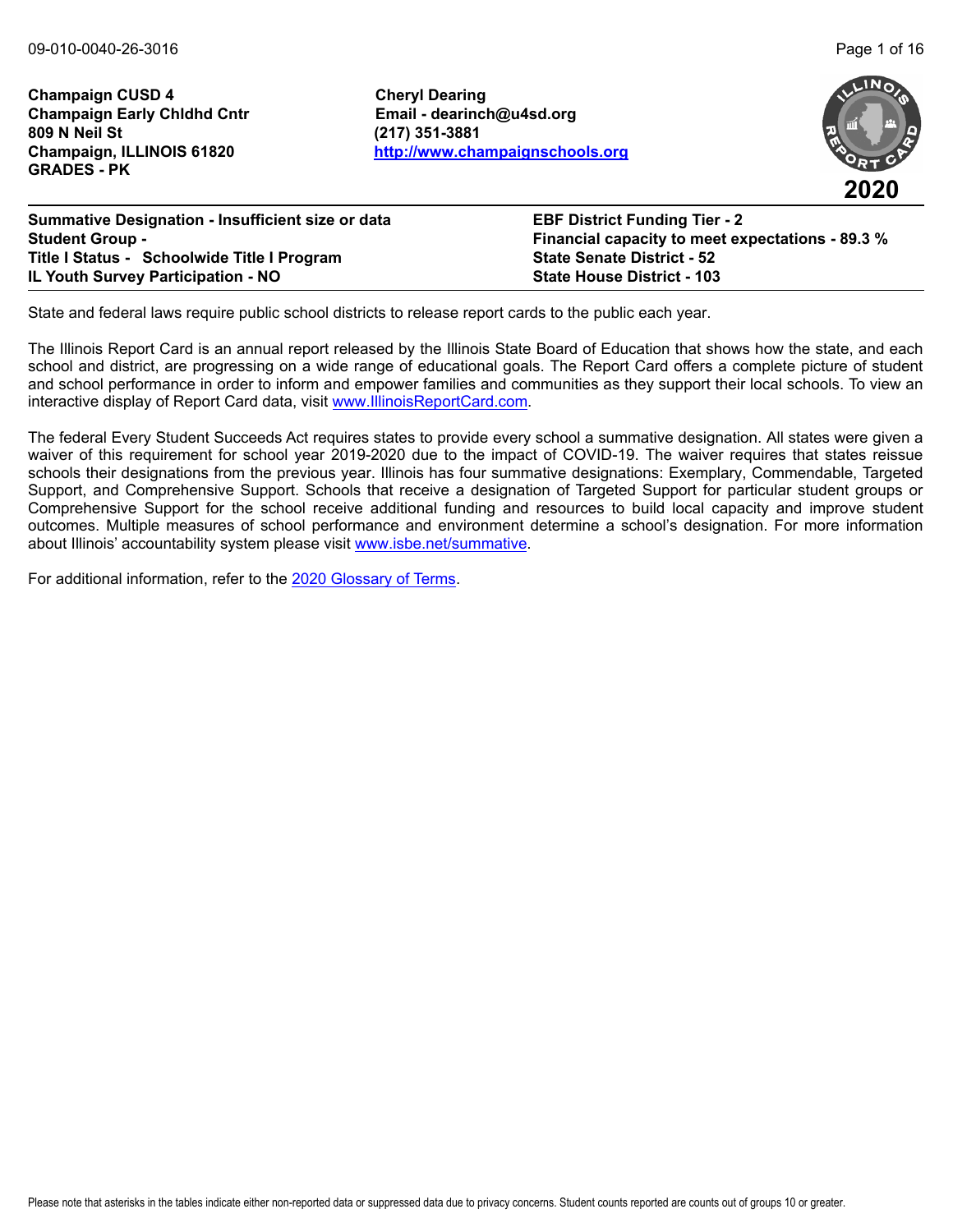|                 | <b>ISTUDENT ENROLLMENT</b> |         |              |          |         |                                       |          |                |                              |         |               |                 |
|-----------------|----------------------------|---------|--------------|----------|---------|---------------------------------------|----------|----------------|------------------------------|---------|---------------|-----------------|
|                 |                            |         |              |          |         | <b>Native</b><br>Hawaiian<br>/Pacific | American | Two or<br>More | <b>Children</b><br>with      | English | Low           |                 |
|                 | All                        | White   | <b>Black</b> | Hispanic | Asian   | Islander                              | Indian   | Races          | <b>Disabilities Learners</b> |         | <b>Income</b> | <b>Homeless</b> |
| School          | 295                        | 53      | 143          | 47       | 27      | $\star$                               |          | 24             | 108                          | 30      | 210           |                 |
|                 |                            | 18.0%   | 48.5%        | 15.9%    | 9.2%    | *                                     | 0.3%     | 8.1%           | 36.6%                        | 10.2%   | 71.2%         | 0.3%            |
| <b>District</b> | 10,137                     | 3,431   | 3,625        | 1,321    | 889     | 4                                     | 18       | 849            | 1,676                        | 1,272   | 5,575         | 198             |
|                 |                            | 33.8%   | 35.8%        | 13.0%    | 8.8%    | 0.0%                                  | 0.2%     | 8.4%           | 16.5%                        | 12.5%   | 55.0%         | 2.0%            |
| <b>State</b>    | 1,957,018                  | 929,443 | 324,212      | 519,982  | 102,732 | 2,035                                 | 4,936    | 73,678         | 348,751                      | 245,502 | 949.618       | 38,890          |
|                 |                            | 47.5%   | 16.6%        | 26.6%    | 5.2%    | 0.1%                                  | 0.3%     | 3.8%           | 17.8%                        | 12.5%   | 48.5%         | 2.0%            |

**Student Enrollment** is based on Serving School.

**Children with Disabilities** are those students eligible to receive special education services through an IEP or support through a 504 plan. **English Learners** are students eligible for transitional bilingual programs. **Low Income** are students who receive or live in households that receive SNAP or TANF; are classified as homeless, migrant, runaway, Head Start, or foster children; or live in a household where the household income meets the USDA income guidelines to receive free or reduced-price meals.

**Homeless** students are those who do not have permanent and adequate homes.

|                 | <b>CHRONIC ABSENTEEISM RATE</b>       |       |              |                 |         |                 |          |                |                         |                         |          |               |  |
|-----------------|---------------------------------------|-------|--------------|-----------------|---------|-----------------|----------|----------------|-------------------------|-------------------------|----------|---------------|--|
|                 | <b>Native</b><br>Hawaiian<br>/Pacific |       |              |                 |         |                 | American | Two or<br>More | <b>Children</b><br>with | <b>Students</b><br>with | English  | Low           |  |
|                 | All                                   | White | <b>Black</b> | <b>Hispanic</b> | Asian   | <b>Islander</b> | Indian   | Races          | <b>Disabilities</b>     | <b>IEPs</b>             | Learners | <b>Income</b> |  |
| School          |                                       |       | $\star$      | $\star$         | $\star$ |                 | $\star$  |                | $\star$                 |                         |          |               |  |
| <b>District</b> | 13.7%                                 | 8.5%  | 19.4%        | 17.2%           | 3.1%    |                 | 31.3%    | 15.6%          | 19.7%                   | 19.9%                   | 12.2%    | 20.4%         |  |
| <b>State</b>    | 11.0%                                 | '.8%  | 18.7%        | 12.5%           | 5.7%    | 10.0%           | 15.6%    | 13.0%          | 16.3%                   | 16.9%                   | 11.3%    | 16.4%         |  |

**Users of this report should note that this data may have possibly been affected by the suspension of in-person instruction during the 2019-20 school year. While it was collected in accordance with ISBE data policy and validated through normal procedures, the state environment and policy changes resulting from the suspension of in-person instruction may have possibly affected the results. Thus, please use caution when interpreting results and trends.**

|                 | <b>ISTUDENT MOBILITY RATE</b> |      |        |       |              |                 |         |                 |                   |         |                     |                 |          |               |
|-----------------|-------------------------------|------|--------|-------|--------------|-----------------|---------|-----------------|-------------------|---------|---------------------|-----------------|----------|---------------|
|                 | <b>Native</b>                 |      |        |       |              |                 |         |                 |                   |         |                     |                 |          |               |
|                 |                               |      |        |       |              |                 |         | Hawaiian        |                   | Two or  | <b>Children</b>     | <b>Students</b> |          |               |
|                 |                               |      |        |       |              |                 |         |                 | /Pacific American | More    | with                | with            | English  | Low           |
|                 | All                           | Male | Female | White | <b>Black</b> | <b>Hispanic</b> | Asian   | <b>Islander</b> | Indian            | Races   | <b>Disabilities</b> | <b>IEPs</b>     | Learners | <b>Income</b> |
| l School        | $\star$                       |      |        | ÷     | ÷            |                 | $\star$ | $\star$         | $\star$           | $\star$ |                     |                 |          | $\star$       |
| <b>District</b> | 10.2%                         | 1.1% | 9.2%   | 6.9%  | 13.1%        | 11.2%           | 10.0%   | *               | 20.0%             | 8.9%    | 10.0%               | 10.6%           | 12.4%    | 12.8%         |
| <b>State</b>    | 6.2%                          | 6.5% | 5.8%   | 4.1%  | 11.8%        | 5.9%            | 6.1%    | 8.2%            | 8.6%              | 7.6%    | 6.2%                | 6.8%            | 7.4%     | 9.0%          |

**Students with IEPs** are those eligible to receive special education services.

Users of this report should note that this data may have possibly been affected by the suspension of in-person instruction during the 2019-20 school year. While it was collected **in accordance with ISBE data policy and validated through normal procedures, the state environment and policy changes resulting from the suspension of in-person instruction may have possibly affected the results. Thus, please use caution when interpreting results and trends.**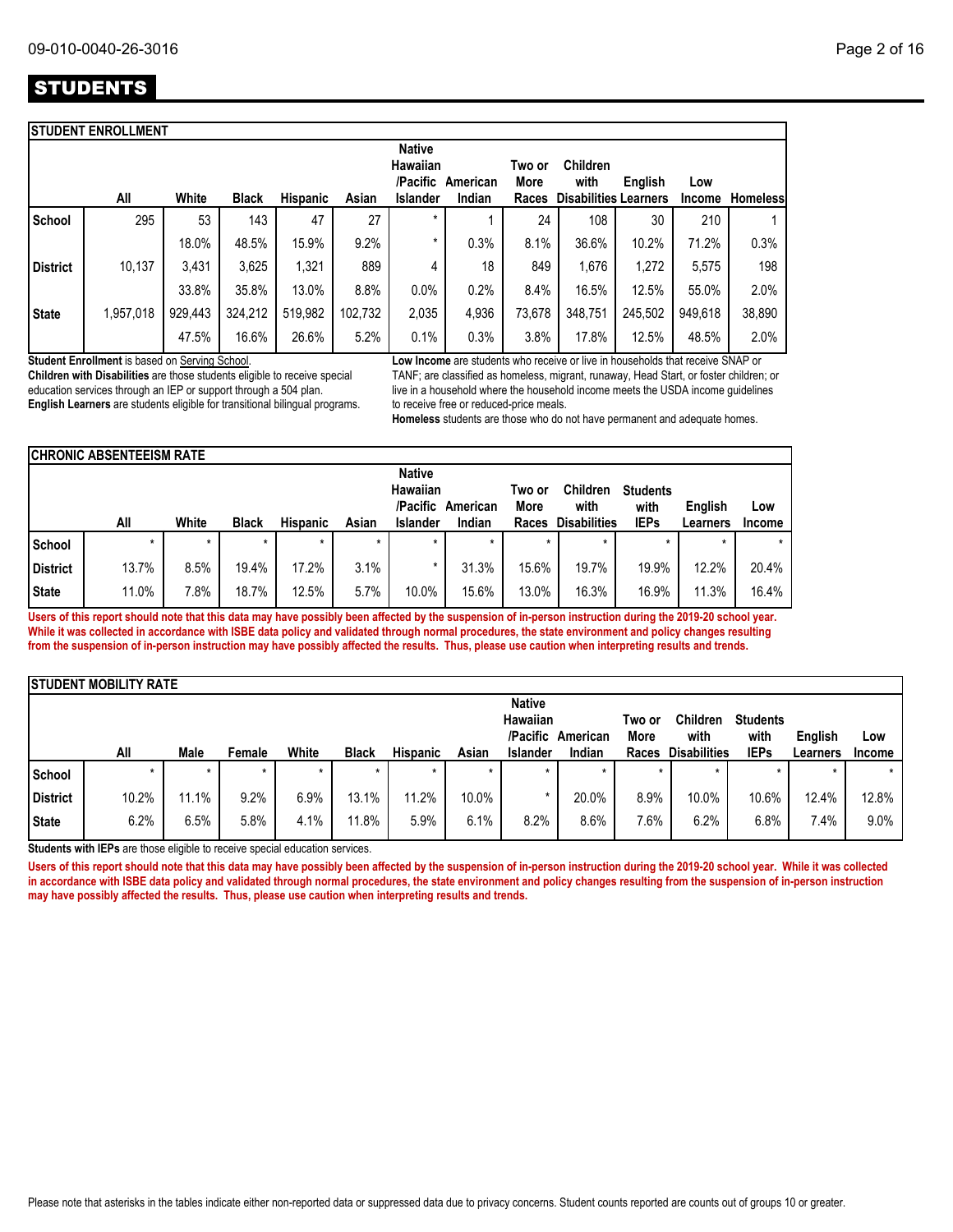## GIFTED STUDENTS

"Gifted Education" is defined as educational services, including differentiated curricula and instructional methods, designed to meet the needs of gifted children as defined in Article 14A of this code.

"Advanced Academic Program" is defined as a course of study to which students are assigned based on advanced cognitive ability or advanced academic achievement compared to local age peers and in which the curriculum is substantially differentiated from the general curriculum to provide appropriate challenge and pace. Note that gifted students are a subset of accelerated placement /advanced academic program students and are included in these metrics also.

| ISTUDENTS ASSESSED FOR<br><b>GIFTEDNESS</b> |       |      |  |  |  |  |  |  |  |  |  |  |
|---------------------------------------------|-------|------|--|--|--|--|--|--|--|--|--|--|
| # Students<br>% Students                    |       |      |  |  |  |  |  |  |  |  |  |  |
| School                                      |       |      |  |  |  |  |  |  |  |  |  |  |
| <b>District</b>                             | 1,104 | 9.6% |  |  |  |  |  |  |  |  |  |  |
| 165,182<br>7.6%<br><b>State</b>             |       |      |  |  |  |  |  |  |  |  |  |  |

|               | <b>STUDENTS ASSESSED FOR GIFTEDNESS (Demographics)</b> |        |        |       |              |                 |         |               |          |             |                 |          |         |
|---------------|--------------------------------------------------------|--------|--------|-------|--------------|-----------------|---------|---------------|----------|-------------|-----------------|----------|---------|
|               |                                                        |        |        |       |              |                 |         | <b>Native</b> |          |             |                 |          |         |
|               |                                                        |        |        |       |              |                 |         | Hawaiian      |          | Two or      | <b>Students</b> |          |         |
|               |                                                        |        |        |       |              |                 |         | /Pacific      | American | <b>More</b> | With            | English  | Low     |
|               | All                                                    | Male   | Female | White | <b>Black</b> | <b>Hispanic</b> | Asian   | Islander      | Indian   | Races       | <b>IEPs</b>     | Learners | Income  |
| <b>School</b> | $\star$                                                | $\ast$ |        |       | $\star$      | $\star$         | $\star$ | $\star$       |          | $\star$     |                 | $\star$  | $\star$ |
| District      | 1.104                                                  | 10.3%  | 8.9%   | 11.3% | 7.0%         | 7.4%            | 16.2%   |               |          | 11.2%       | 7.6%            | 10.2%    | 7.7%    |
| <b>State</b>  | 165,182                                                | 7.5%   | 7.7%   | 8.5%  | 4.7%         | 5.5%            | 18.4%   | 8.1%          | 7.4%     | 9.1%        | 5.9%            | 6.3%     | 4.7%    |

|            | <b>STUDENTS ASSESSED FOR GIFTEDNESS TAUGHT BY</b><br><b> GIFTED-ENDORSED TEACHERS</b> |            |
|------------|---------------------------------------------------------------------------------------|------------|
|            | # Students                                                                            | % Students |
| l School   | $\star$                                                                               | $\star$    |
| l District | 125                                                                                   | 1.1%       |
| l State    | 19.414                                                                                | 0.9%       |

|                 | <b>STUDENTS ASSESSED FOR GIFTEDNESS TAUGHT BY GIFTED-ENDORSED TEACHERS (Demographics)</b> |         |        |       |              |                 |       |                                                          |                    |                         |                                        |                     |               |
|-----------------|-------------------------------------------------------------------------------------------|---------|--------|-------|--------------|-----------------|-------|----------------------------------------------------------|--------------------|-------------------------|----------------------------------------|---------------------|---------------|
|                 | All                                                                                       | Male    | Female | White | <b>Black</b> | <b>Hispanic</b> | Asian | <b>Native</b><br>Hawaiian<br>/Pacific<br><b>Islander</b> | American<br>Indian | Two or<br>More<br>Races | <b>Students</b><br>With<br><b>IEPs</b> | English<br>Learners | Low<br>Income |
| l School        |                                                                                           | $\star$ |        |       | $\star$      |                 |       |                                                          |                    |                         | $\star$                                |                     |               |
| <b>District</b> | 125                                                                                       | $1.2\%$ | 1.0%   | 1.6%  | 0.6%         |                 | 2.7%  |                                                          |                    | $.1\%$                  | 0.8%                                   | $0.8\%$             | 0.6%          |
| l State         | 19,414                                                                                    | 0.9%    | 0.9%   | 1.1%  | 0.3%         | 0.6%            | 2.7%  | $0.3\%$                                                  | 0.7%               | 0.9%                    | 0.4%                                   | $0.4\%$             | 0.4%          |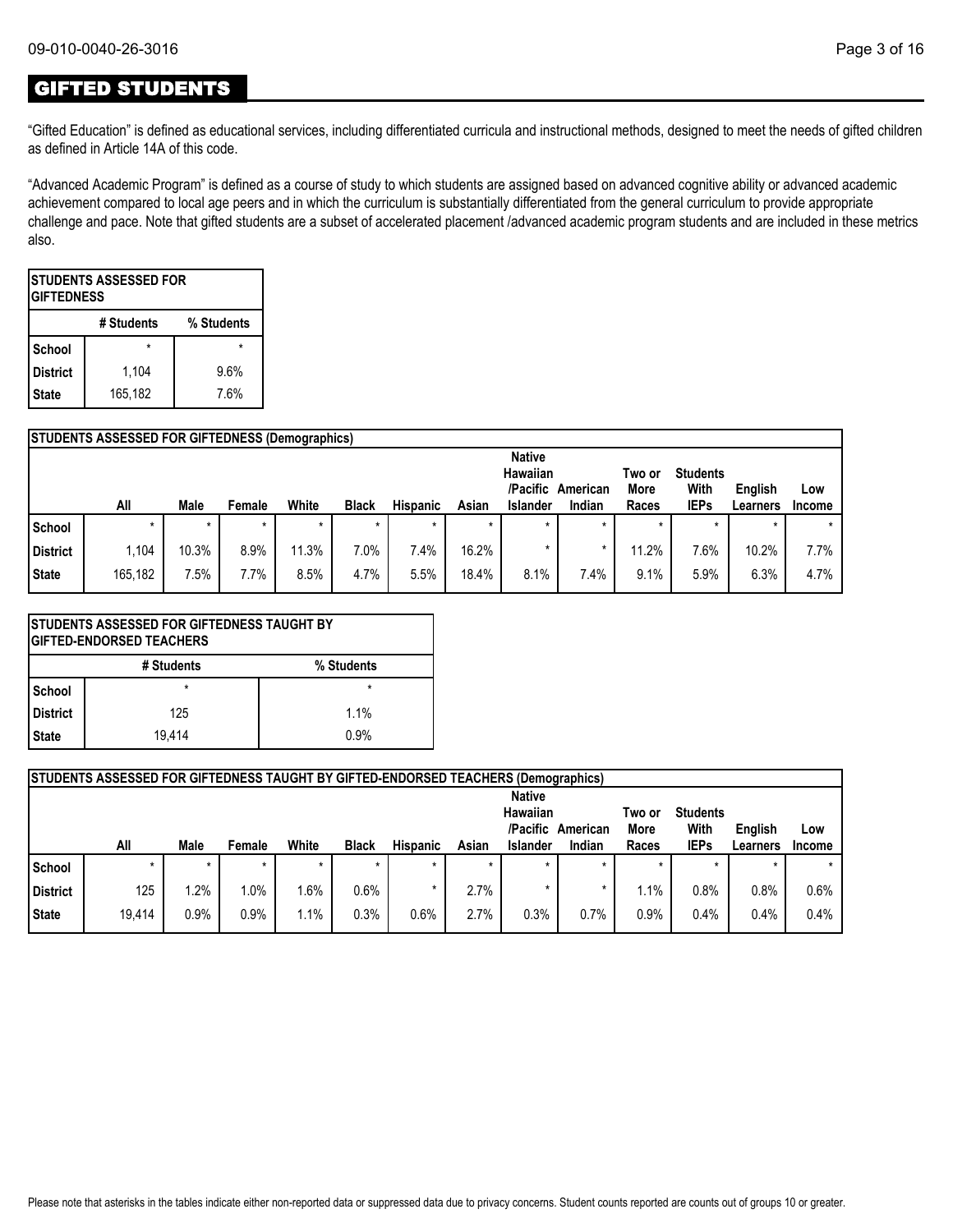## 09-010-0040-26-3016 Page 4 of 16

|            | <b>ISTUDENTS IDENTIFIED AS GIFTED</b> |            |  |  |  |  |  |  |  |  |  |  |
|------------|---------------------------------------|------------|--|--|--|--|--|--|--|--|--|--|
|            | # Students                            | % Students |  |  |  |  |  |  |  |  |  |  |
| l School   | *                                     | *          |  |  |  |  |  |  |  |  |  |  |
| l District | 391                                   | 3.4%       |  |  |  |  |  |  |  |  |  |  |
| State      | 50,813                                | 2.3%       |  |  |  |  |  |  |  |  |  |  |

|                 | <b>STUDENTS IDENTIFIED AS GIFTED (Demographics)</b> |         |         |       |              |                 |       |                                                          |                    |                         |                                        |                     |                      |
|-----------------|-----------------------------------------------------|---------|---------|-------|--------------|-----------------|-------|----------------------------------------------------------|--------------------|-------------------------|----------------------------------------|---------------------|----------------------|
|                 | All                                                 | Male    | Female  | White | <b>Black</b> | <b>Hispanic</b> | Asian | <b>Native</b><br>Hawaiian<br>/Pacific<br><b>Islander</b> | American<br>Indian | Two or<br>More<br>Races | <b>Students</b><br>With<br><b>IEPs</b> | English<br>Learners | Low<br><b>Income</b> |
| School          |                                                     | $\star$ | $\star$ |       | $\star$      |                 |       |                                                          |                    |                         | $\star$                                |                     | $\star$              |
| <b>District</b> | 391                                                 | 3.6%    | 3.2%    | 4.4%  | $.2\%$       | .2%             | 12.3% |                                                          |                    | 3.8%                    | $1.0\%$                                | 1.1%                | 1.6%                 |
| State           | 50,813                                              | 2.3%    | 2.4%    | 2.5%  | $.1\%$       | .4%             | 9.9%  | 3.4%                                                     | .3%                | 2.7%                    | 0.6%                                   | 0.5%                | 1.0%                 |

| STUDENTS IDENTIFIED AS GIFTED TAUGHT BY<br><b>GIFTED-ENDORSED TEACHERS</b> |         |      |  |  |  |  |  |  |  |  |  |
|----------------------------------------------------------------------------|---------|------|--|--|--|--|--|--|--|--|--|
| # Students<br>% Students                                                   |         |      |  |  |  |  |  |  |  |  |  |
| <b>School</b>                                                              | $\star$ |      |  |  |  |  |  |  |  |  |  |
| District                                                                   | 85      | 0.7% |  |  |  |  |  |  |  |  |  |
| <b>State</b>                                                               | 9.454   | 0.4% |  |  |  |  |  |  |  |  |  |

|          | <b>STUDENTS IDENTIFIED AS GIFTED TAUGHT BY GIFTED-ENDORSED TEACHERS (Demographics)</b>         |         |         |         |              |                 |         |                 |        |       |             |                     |                      |
|----------|------------------------------------------------------------------------------------------------|---------|---------|---------|--------------|-----------------|---------|-----------------|--------|-------|-------------|---------------------|----------------------|
|          | <b>Native</b><br>Hawaiian<br><b>Students</b><br>Two or<br>/Pacific<br>With<br>More<br>American |         |         |         |              |                 |         |                 |        |       |             |                     |                      |
|          | All                                                                                            | Male    | Female  | White   | <b>Black</b> | <b>Hispanic</b> | Asian   | <b>Islander</b> | Indian | Races | <b>IEPs</b> | English<br>Learners | Low<br><b>Income</b> |
| School   |                                                                                                | $\star$ | $\star$ | $\star$ | $\star$      |                 | $\star$ | $\star$         |        |       | ÷           |                     |                      |
| District | 85                                                                                             | 0.8%    | 0.7%    | 1.2%    | ÷            |                 | 2.6%    |                 |        |       |             |                     | 0.3%                 |
| State    | 9,454                                                                                          | 0.4%    | 0.4%    | 0.5%    | 0.1%         | 0.2%            | $1.9\%$ | 0.1%            | 0.3%   | 0.5%  | 0.1%        | 0.1%                | 0.1%                 |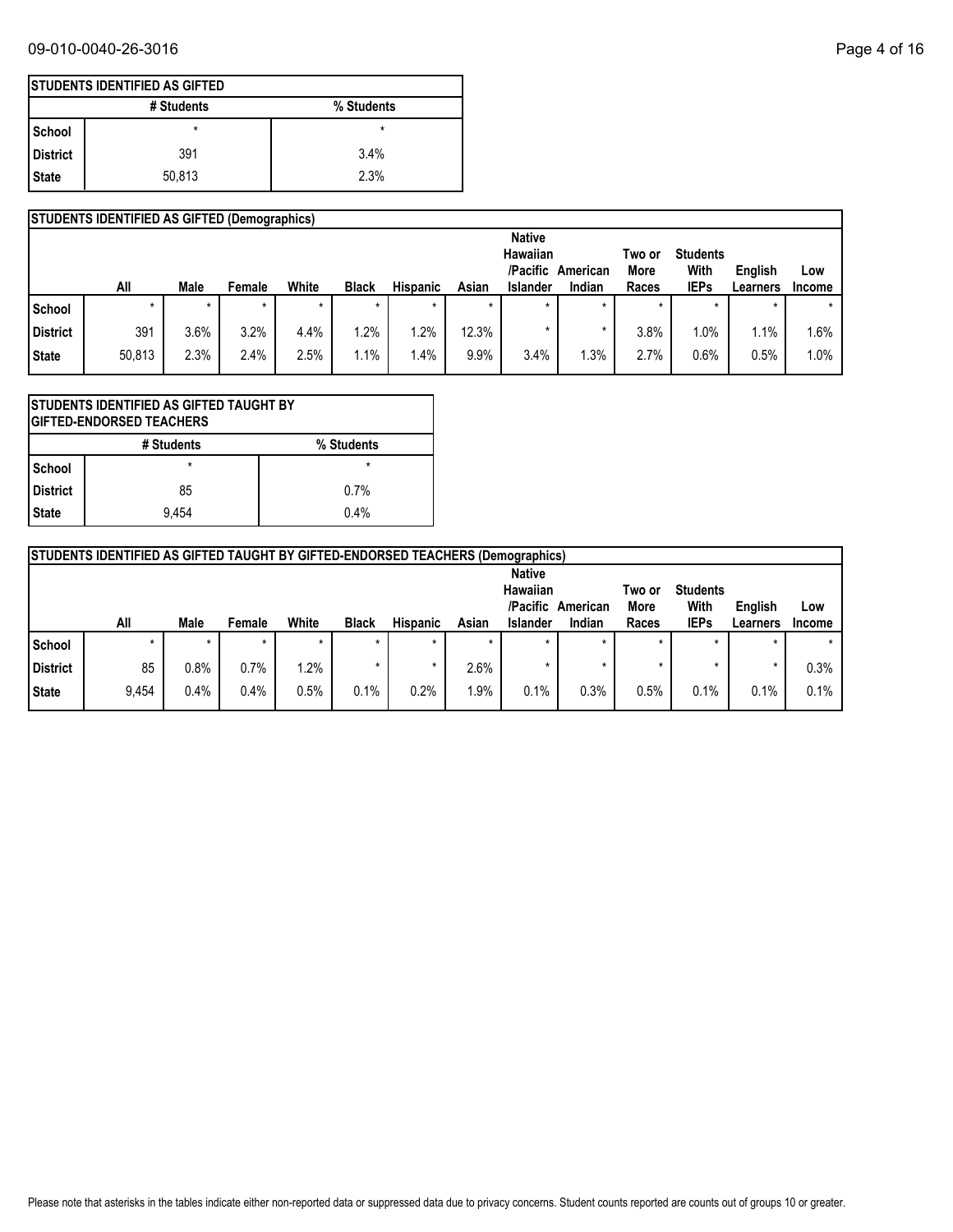| <b>TOTAL SCHOOL DAYS</b> |     |  |  |  |
|--------------------------|-----|--|--|--|
| <b>Number of Days</b>    |     |  |  |  |
| School                   | 177 |  |  |  |

| School     | 177 |
|------------|-----|
| l District | 177 |
| l State    | 175 |

**Users of this report should note that this data may have possibly been affected by the suspension of in-person instruction during the 2019-20 school year. While it was collected in accordance with ISBE data policy and validated through normal procedures, the state environment and policy changes resulting from the suspension of in-person instruction may have possibly affected the results. Thus, please use caution when interpreting results and trends.**

| % of 8TH GRADERS<br>PASSING ALGEBRA I |       |  |  |  |
|---------------------------------------|-------|--|--|--|
| School                                |       |  |  |  |
| <b>District</b>                       | 37.3% |  |  |  |
| <b>State</b>                          | 30.8% |  |  |  |

**Users of this report should note that this data may have possibly been affected by the suspension of in-person instruction during the 2019-20 school year. HOWEVER, based on the data collected and comparisons to historical data, the data collected for this collection cycle does not, in aggregate, exhibit greater variation than is normally observed from year to year.**

| <b>STUDENT-TO-STAFF RATIOS</b> |                                        |                                       |                                            |                         |  |  |  |  |
|--------------------------------|----------------------------------------|---------------------------------------|--------------------------------------------|-------------------------|--|--|--|--|
|                                | Pupil-<br><b>Teacher</b><br>Elementary | Pupil-<br><b>Teacher</b><br>Secondary | Pupil-<br><b>Certified</b><br><b>Staff</b> | Pupil-<br>Administrator |  |  |  |  |
| School                         |                                        |                                       |                                            |                         |  |  |  |  |
| <b>District</b>                | 16.9                                   | 14.9                                  | 8.8                                        | 145.3                   |  |  |  |  |
| <b>State</b>                   | 18.1                                   | 18.6                                  | 10.1                                       | 171.1                   |  |  |  |  |

| HEALTH<br>AND<br><b>WELLNESS</b><br>(days per week) |     |  |  |  |
|-----------------------------------------------------|-----|--|--|--|
| School                                              |     |  |  |  |
| <b>District</b>                                     | 3.2 |  |  |  |
| <b>State</b>                                        | 3.6 |  |  |  |

**Users of this report should note that this data may have possibly been affected by the suspension of in-person instruction during the 2019-20 school year. HOWEVER, based on the data collected and comparisons to historical data, the data collected for this collection cycle does not, in aggregate, exhibit greater variation than is normally observed from year to year.**

| <b>AVERAGE CLASS SIZE</b> (as of the first school day in May) |         |      |         |      |      |         |      |      |      |          |         |
|---------------------------------------------------------------|---------|------|---------|------|------|---------|------|------|------|----------|---------|
| Grades                                                        |         |      |         |      |      |         |      |      |      | $9 - 12$ | Overall |
| School                                                        | $\star$ |      | $\star$ |      |      | $\star$ |      |      |      |          |         |
| <b>District</b>                                               |         |      |         |      |      | *       | 23.9 | 23.3 | 22.5 | 20.5     | 21.6    |
| <b>State</b>                                                  | 19.1    | 20.8 | 21.2    | 21.9 | 22.0 | 22.6    | 23.1 | 23.0 | 22.5 | 21.6     | 21.7    |

|              | <b>TEACHER INFORMATION</b> (Full-Time Equivalents) |       |        |       |              |                 |       |                 |                             |               |          |
|--------------|----------------------------------------------------|-------|--------|-------|--------------|-----------------|-------|-----------------|-----------------------------|---------------|----------|
|              |                                                    |       |        |       |              |                 |       | <b>Native</b>   |                             |               |          |
|              |                                                    |       |        |       |              |                 |       | Hawaiian        |                             | Two or        |          |
|              | Total<br><b>Number</b>                             | Male  | Female | White | <b>Black</b> | <b>Hispanic</b> | Asian | <b>Islander</b> | /Pacific American<br>Indian | More<br>Races | Unknownl |
|              |                                                    |       |        |       |              |                 |       |                 |                             |               |          |
| District     | 761                                                | 26.3% | 73.7%  | 82.6% | 7.4%         | 4.0%            | 5.4%  | 0.3%            | $0.3\%$                     |               |          |
| <b>State</b> | 131,230                                            | 23.2% | 76.8%  | 82.3% | 5.9%         | $7.0\%$         | 1.7%  | 0.1%            | 0.2%                        | 0.8%          | 2.0%     |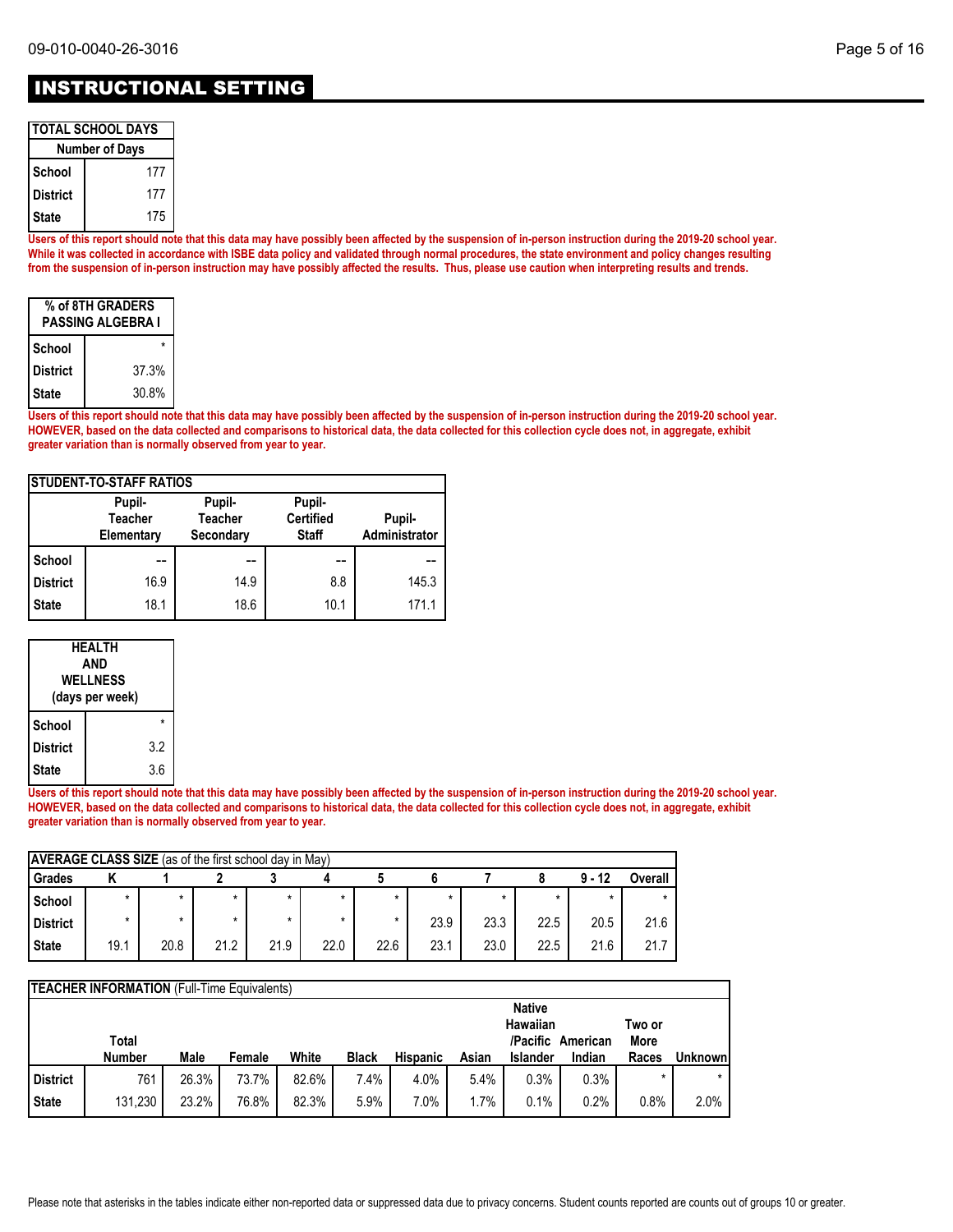#### 09-010-0040-26-3016 Page 6 of 16

|              | TEACHER INFORMATION (Experience)                    |                                                                |                                                |
|--------------|-----------------------------------------------------|----------------------------------------------------------------|------------------------------------------------|
|              |                                                     | $%$ of                                                         | % of                                           |
|              | Average<br>Teaching<br><b>Experience</b><br>(Years) | <b>Teachers</b><br>with<br><b>Bachelor's</b><br><b>Degrees</b> | <b>Teachers</b><br>with<br>Master's<br>& Above |
| School       |                                                     |                                                                |                                                |
| District     | 10.7                                                | 45.3%                                                          | 54.6%                                          |
| <b>State</b> | 13.4                                                | 39.6%                                                          | 59.8%                                          |

| <b>ITEACHER RETENTION RATE</b> |       |  |                 | <b>IPRINCIPAL TURNOVER (Count)</b> |
|--------------------------------|-------|--|-----------------|------------------------------------|
| l School                       | 97.4% |  | School          | 2.0                                |
| <b>District</b>                | 84.4% |  | <b>District</b> | 2.0                                |
| l State                        | 85.9% |  | <b>State</b>    | 2.0                                |

### **TEACHER ATTENDANCE RATE**

| School          |       |
|-----------------|-------|
| <b>District</b> | 85.1% |
| <b>State</b>    | 86.6% |

**Users of this report should note that this data may have possibly been affected by the suspension of in-person instruction during the 2019-20 school year. While it was collected in accordance with ISBE data policy and validated through normal procedures, the state environment and policy changes resulting from the suspension of in-person instruction may have possibly affected the results. Thus, please use caution when interpreting results and trends.**

| ITEACHER EVALUATION RATE |       |  |  |  |
|--------------------------|-------|--|--|--|
| School                   |       |  |  |  |
| <b>District</b>          | 99.1% |  |  |  |
| <b>State</b>             | 98.7% |  |  |  |

**Users of this report should note that this data may have possibly been affected by the suspension of in-person instruction during the 2019-20 school year. While it was collected in accordance with ISBE data policy and validated through normal procedures, the state environment and policy changes resulting from the suspension of in-person instruction may have possibly affected the results. Thus, please use caution when interpreting results and trends.**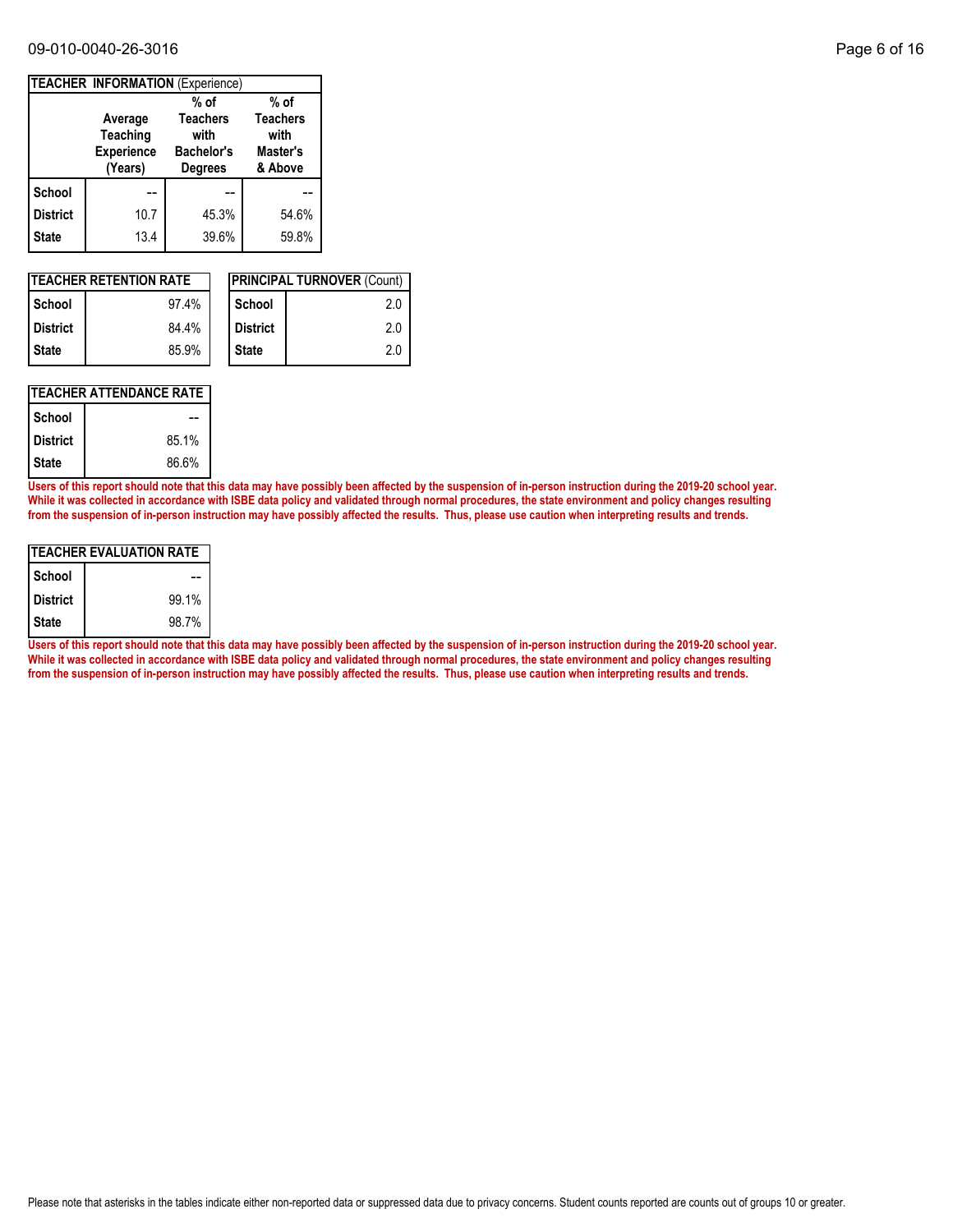# SCHOOL DISTRICT FINANCES

#### **AVERAGE TEACHER/ADMINISTRATOR SALARIES**





| <b>IREVENUE BY SOURCE 2018-19</b> |                 |            |         | <b>EXPENDITURE BY FUND 2018-19</b>  |                 |            |         |
|-----------------------------------|-----------------|------------|---------|-------------------------------------|-----------------|------------|---------|
|                                   | <b>District</b> | District % | State % |                                     | <b>District</b> | District % | State % |
| <b>Local Property Taxes</b>       | \$117,427,885   | 68.2%      | 60.3%   | <b>Education</b>                    | \$110,087,730   | 57.7%      | 70.4%   |
|                                   |                 |            |         | <b>Operations &amp; Maintenance</b> | \$11,867,091    | 6.2%       | 7.3%    |
| <b>Other Local Funding</b>        | \$14,784,405    | 8.6%       | 6.1%    | Transportation                      | \$8,124,050     | 4.3%       | 3.9%    |
|                                   |                 |            |         | Debt Service                        | \$26,387,483    | 13.8%      | 8.4%    |
| <b>Evidence-Based Funding</b>     | \$14,766,684    | 8.6%       | 21.7%   | <b>Tort</b>                         | \$1,737,430     | $0.9\%$    | 1.2%    |
|                                   |                 |            |         | Municipal Retirement/               |                 |            |         |
| <b>Other State Funding</b>        | \$9,838,440     | 5.7%       | 4.9%    | <b>Social Security</b>              | \$4,567,015     | 2.4%       | 1.9%    |
|                                   |                 |            |         | <b>Fire Prevention &amp; Safety</b> | \$3.147         | $0.0\%$    | 0.6%    |
| Federal Funding                   | \$15,258,037    | 8.9%       | $7.0\%$ | <b>Capital Projects</b>             | \$28,105,409    | 14.7%      | 6.3%    |
| <b>TOTAL</b>                      | \$172,075,451   |            |         | <b>TOTAL</b>                        | \$190,879,355   |            |         |

#### **OTHER FINANCIAL INDICATORS**

|                 | 2017 Equalized<br><b>Assessed Valuation</b><br>per Pupil | 2017 Total School<br>Tax Rate<br>per \$100 | 2018-19 Instructional<br><b>Expenditure</b><br>per Pupil | 2018-19 Operating<br><b>Expenditure</b><br>per Pupil |
|-----------------|----------------------------------------------------------|--------------------------------------------|----------------------------------------------------------|------------------------------------------------------|
| <b>District</b> | \$263,127                                                | 5.03                                       | \$8.843                                                  | \$16,594                                             |
| <b>State</b>    | $***$                                                    | $***$                                      | \$8,582                                                  | \$14.492                                             |

\*\* Due to the way Illinois school districts are configured, state averages for equalized assessed valuation per pupil and total school tax rate per \$100 are not provided.

**Equalized assessed valuation** includes all computed property values upon which a district's local tax rate is calculated.

**Total school tax rate** is a district's total tax rate as it appears on local property tax bills.

**Instructional expenditure per pupil** includes the direct costs of teaching pupils or the interaction between teachers and pupils.

**Operating expenditure per pupil** includes the gross operating cost of a school district excluding summer school, adult education, bond principal retired, and capital expenditures.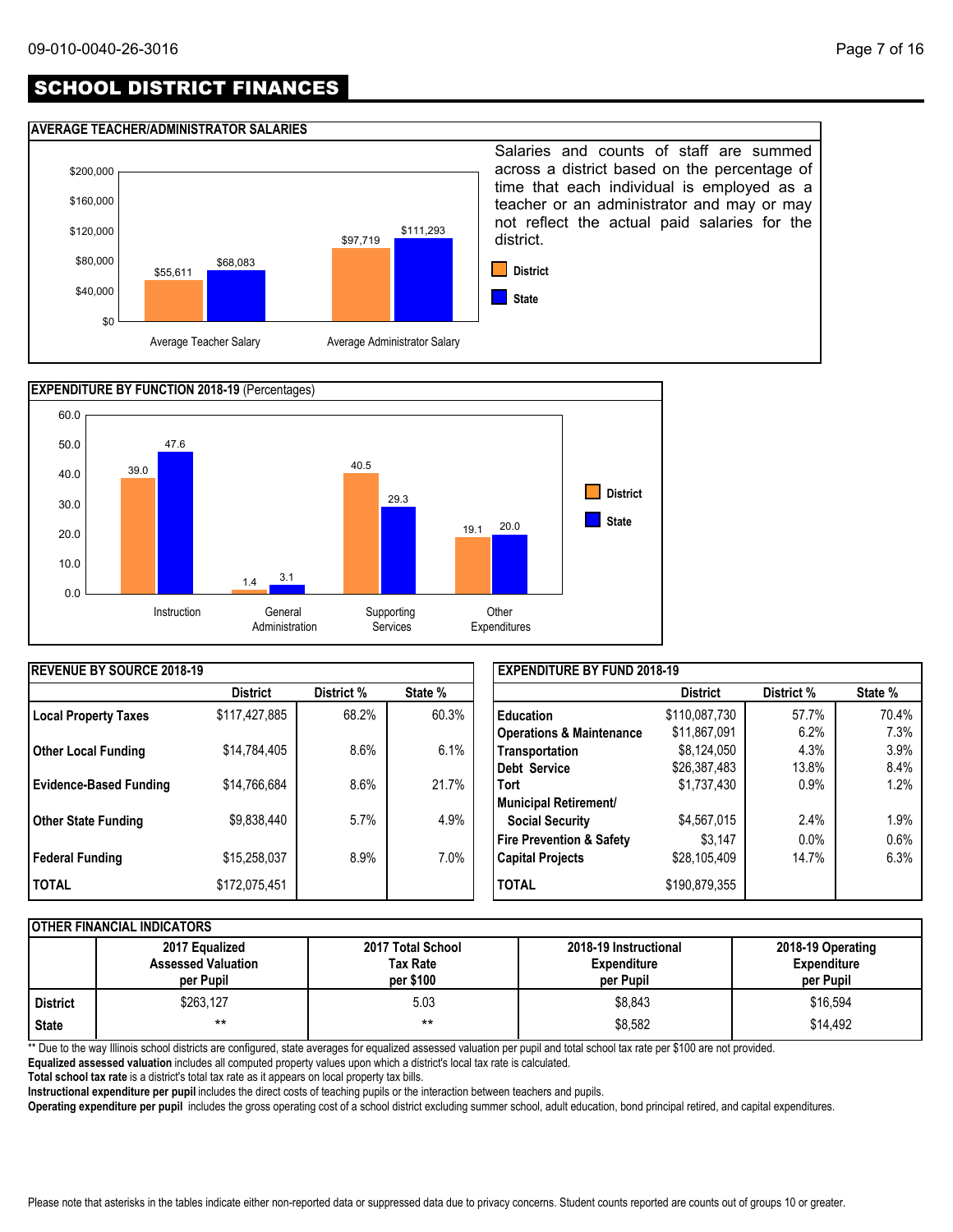## SCHOOL-LEVEL FINANCES

[www.isbe.net/site-based](https://www.isbe.net/site-based). The Every Student Succeeds Act requires LEAs to report school-level expenditure data, beginning with school year 2018-19. LEAs are required to report actual personnel and non-personnel expenditures of both site-specific and district centralized expenditures. These data are self-reported and may differ from Annual Financial Report data. For more information, visit

For Site-Based Expenditure Reporting, enrollment numbers display the average of the enrolled student count on October 1 and March 1 of the reporting year, including all children aged 3 through 21 in grades prekindergarten through 12 served by the LEA or placed in another educational institution by the LEA. Note that students attending only part of each day are counted as proportional students in the count, which may lead to decimal places in the enrollment number.

|          |            |         | <b>Site-Level Per-Pupil</b><br><b>Expenditures</b> |          |       | District Centralized Per-Pupil   Total Per-Pupil Expenditures  <br><b>Expenditures</b> |         |         |                              |          |                   |                              |
|----------|------------|---------|----------------------------------------------------|----------|-------|----------------------------------------------------------------------------------------|---------|---------|------------------------------|----------|-------------------|------------------------------|
|          | Enrollment |         | Federal State/Local Subtotal I                     |          |       | Federal State/Local Subtotal                                                           |         |         | Federal State/Local Subtotal |          | <b>Exclusions</b> | Total<br><b>Expenditures</b> |
| School   | 158.35     | \$1.315 | \$15.019                                           | \$16.334 | \$384 | \$4.984                                                                                | \$5.368 | \$1.699 | \$20.003                     | \$21.701 |                   |                              |
| District | 10,206.99  | \$320   | \$6.584                                            | \$6.903  | \$485 | \$5.545                                                                                | \$6.030 | \$805   | \$12.129                     | \$12.934 | \$117.632.648     | \$249,648,098                |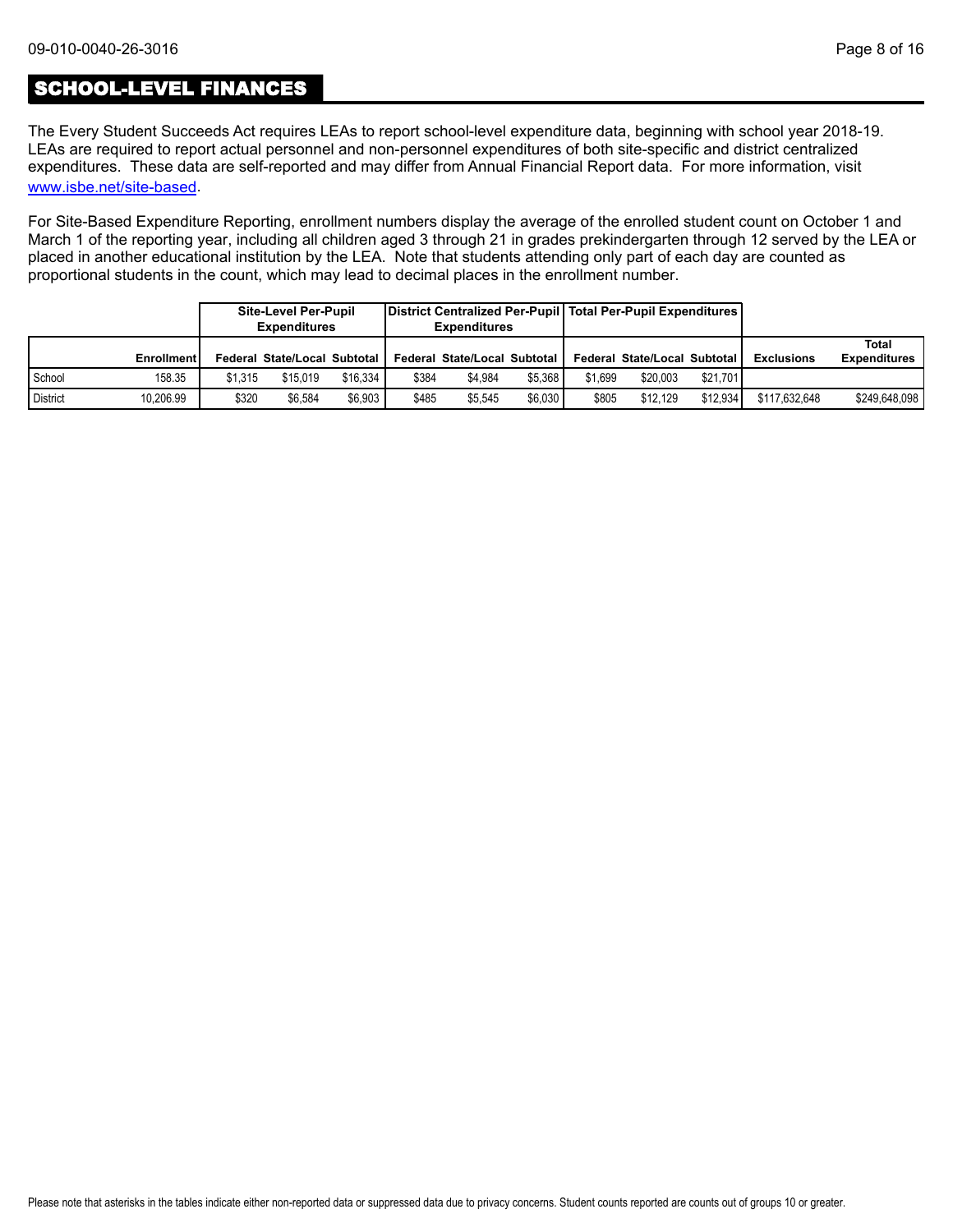### SCHOOL IMPROVEMENT FUNDS

Title I School Improvement - 1003(a) Grant funds are federal Title I funds allocated to districts to support school improvement efforts in schools designated as targeted or comprehensive. Funds must be spent on activities that supplement core programs. Comprehensive schools receive comprehensive support and are required to utilize an approved Learning Partner. Targeted schools receive targeted support and may utilize an approved Learning Partner. Any school utilizing Title I School Improvement - 1003(a) funds must complete an application and School Improvement Report based on a local Board of Education approved School Improvement Plan and submit the Illinois Quality Framework Supporting Rubric. Additional information on the requirements of this grant can be found here:<https://www.isbe.net/Pages/IL-EMPOWER.aspx>

| <b>ISCHOOL IMPROVEMENT FUNDS</b>                                           |                         |                                                                                           |                                                                                     |
|----------------------------------------------------------------------------|-------------------------|-------------------------------------------------------------------------------------------|-------------------------------------------------------------------------------------|
| <b>School Year First</b><br><b>Identified As</b><br><b>Needing Support</b> | <b>Level of Support</b> | Title I School Improvement -<br>1003(a) Funds Received for<br><b>Previous School Year</b> | <b>Reason for Receiving Title I</b><br><b>School Improvement -</b><br>1003(a) Funds |
|                                                                            |                         |                                                                                           |                                                                                     |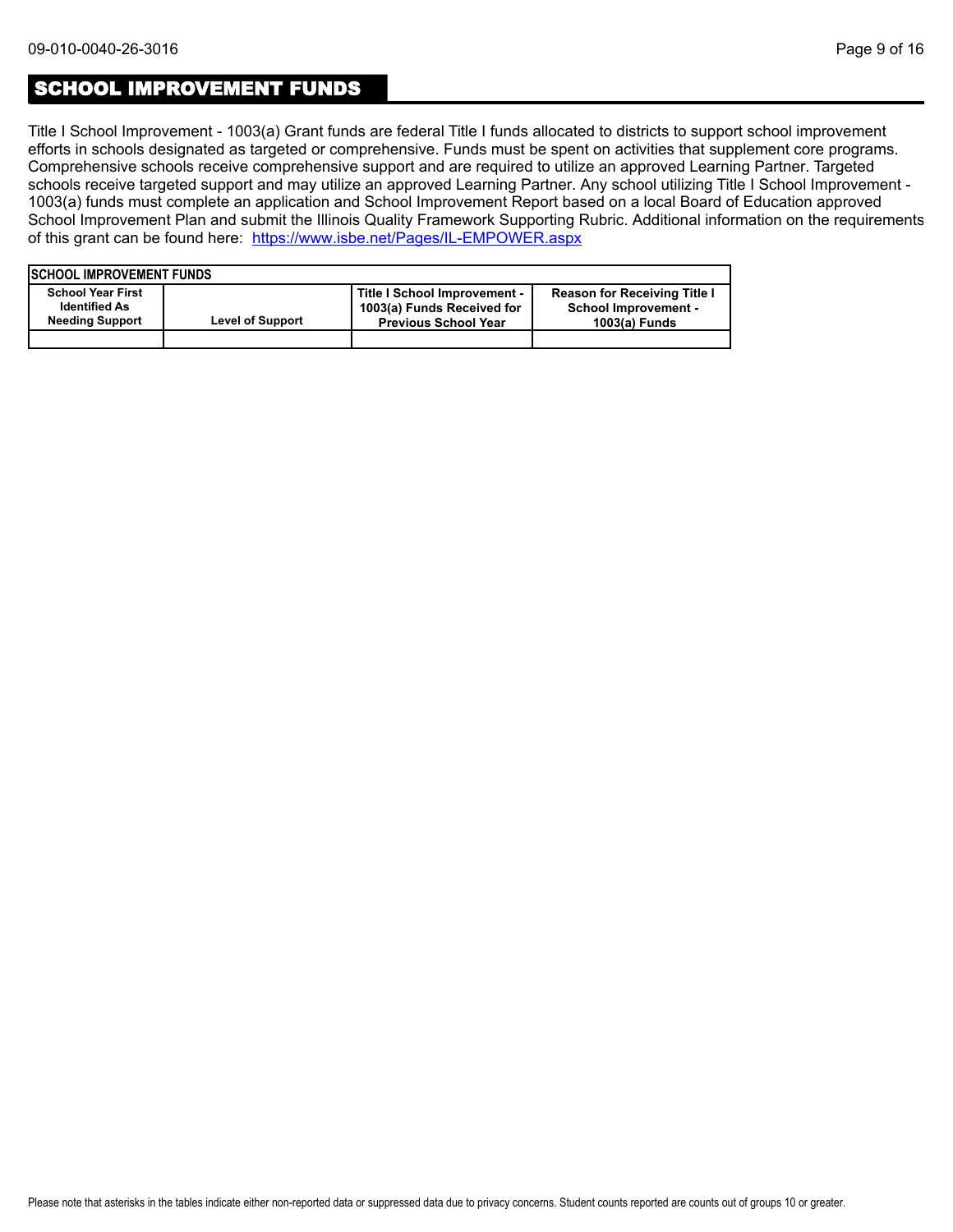# ACADEMIC PERFORMANCE - ASSESSMENTS

The federal Every Student Succeeds Act requires states to provide every school a summative designation. All states were given a waiver of this requirement for school year 2019-2020 due to the impact of COVID-19. The waiver requires that states reissue schools their designations from the previous year. Illinois has four summative designations: Exemplary, Commendable, Targeted Support, and Comprehensive Support. Schools that receive a designation of Targeted Support for particular student groups or Comprehensive Support for the school receive additional funding and resources to build local capacity and improve student outcomes. Multiple measures of school performance and environment determine a school's designation. For more information about Illinois' accountability system please visit [www.isbe.net/summative](http://www.isbe.net/summative)

|                 | <b>ELA PARTICIPATION - ALL TESTS (Demographics)</b> |      |        |       |              |          |       |                                              |                             |                         |                                         |                                        |                            |                      |
|-----------------|-----------------------------------------------------|------|--------|-------|--------------|----------|-------|----------------------------------------------|-----------------------------|-------------------------|-----------------------------------------|----------------------------------------|----------------------------|----------------------|
|                 | All                                                 | Male | Female | White | <b>Black</b> | Hispanic | Asian | <b>Native</b><br>Hawaiian<br><b>Islander</b> | /Pacific American<br>Indian | Two or<br>More<br>Races | Children<br>with<br><b>Disabilities</b> | <b>Students</b><br>with<br><b>IEPs</b> | <b>English</b><br>Learners | Low<br><b>Income</b> |
| School          |                                                     |      |        |       |              |          |       |                                              |                             |                         |                                         |                                        |                            |                      |
| <b>District</b> |                                                     |      |        |       |              |          |       |                                              |                             |                         |                                         |                                        |                            |                      |
| <b>State</b>    |                                                     |      |        |       |              |          |       |                                              |                             |                         |                                         |                                        |                            |                      |

**Due to the suspension of in-person instruction during the 2019-20 school year, the data for this metric is unavailable for use in the School Year 2020 Report Card.**

|                 | MATH PARTICIPATION - ALL TESTS (Demographics) |      |        |       |              |          |       |                           |                   |        |                     |                 |          |        |
|-----------------|-----------------------------------------------|------|--------|-------|--------------|----------|-------|---------------------------|-------------------|--------|---------------------|-----------------|----------|--------|
|                 |                                               |      |        |       |              |          |       | <b>Native</b><br>Hawaiian |                   | Two or | Children            | <b>Students</b> |          |        |
|                 |                                               |      |        |       |              |          |       |                           | /Pacific American | More   | with                | with            | English  | Low    |
|                 | All                                           | Male | Female | White | <b>Black</b> | Hispanic | Asian | Islander                  | Indian            | Races  | <b>Disabilities</b> | <b>IEPs</b>     | Learners | Income |
| School          |                                               |      |        |       |              |          |       |                           |                   |        |                     |                 |          |        |
| <b>District</b> |                                               |      |        |       |              |          |       |                           |                   |        |                     |                 |          |        |
| State           |                                               |      |        |       |              |          |       |                           |                   |        |                     |                 |          |        |
|                 |                                               |      |        |       |              |          |       |                           |                   |        |                     |                 |          |        |

**Due to the suspension of in-person instruction during the 2019-20 school year, the data for this metric is unavailable for use in the School Year 2020 Report Card.**

|                 | <b>SCIENCE PARTICIPATION - ALL TESTS (Demographics)</b> |      |        |       |              |          |       |                           |                   |        |                     |                 |          |        |
|-----------------|---------------------------------------------------------|------|--------|-------|--------------|----------|-------|---------------------------|-------------------|--------|---------------------|-----------------|----------|--------|
|                 |                                                         |      |        |       |              |          |       | <b>Native</b><br>Hawaiian |                   | Two or | Children            | <b>Students</b> |          |        |
|                 |                                                         |      |        |       |              |          |       |                           | /Pacific American | More   | with                | with            | English  | Low    |
|                 | All                                                     | Male | Female | White | <b>Black</b> | Hispanic | Asian | <b>Islander</b>           | Indian            | Races  | <b>Disabilities</b> | <b>IEPs</b>     | Learners | Income |
| School          |                                                         |      |        |       |              |          |       |                           |                   |        |                     |                 |          |        |
| <b>District</b> |                                                         |      |        |       |              |          |       |                           |                   |        |                     |                 |          |        |
| <b>State</b>    |                                                         |      |        |       |              |          |       |                           |                   |        |                     |                 |          |        |
|                 |                                                         |      |        |       |              |          |       |                           |                   |        |                     |                 |          |        |

**Due to the suspension of in-person instruction during the 2019-20 school year, the data for this metric is unavailable for use in the School Year 2020 Report Card.**

#### **NUMBER AND PERCENTAGE OF ENGLISH LEARNERS EXEMPTED FROM ASSESSMENT**

No English Learners are exempted from assessment, including those who are newly arrived in the U.S. Previously, states could exempt newly arrived English Learners from ELA testing only. Under ESSA, states have flexibility in how they test and use scores from newly arrived English Learners. Per the approved Illinois ESSA State Plan, "Illinois will assess newly arrived ELs, enrolled in their first year in U.S. schools, in grades 3-12 in academic content areas: English language arts, mathematics, and science. Data from the first-year assessments will not be included in accountability determinations, but serve solely for baseline purposes."

Please note that asterisks in the tables indicate either non-reported data or suppressed data due to privacy concerns. Student counts reported are counts out of groups 10 or greater.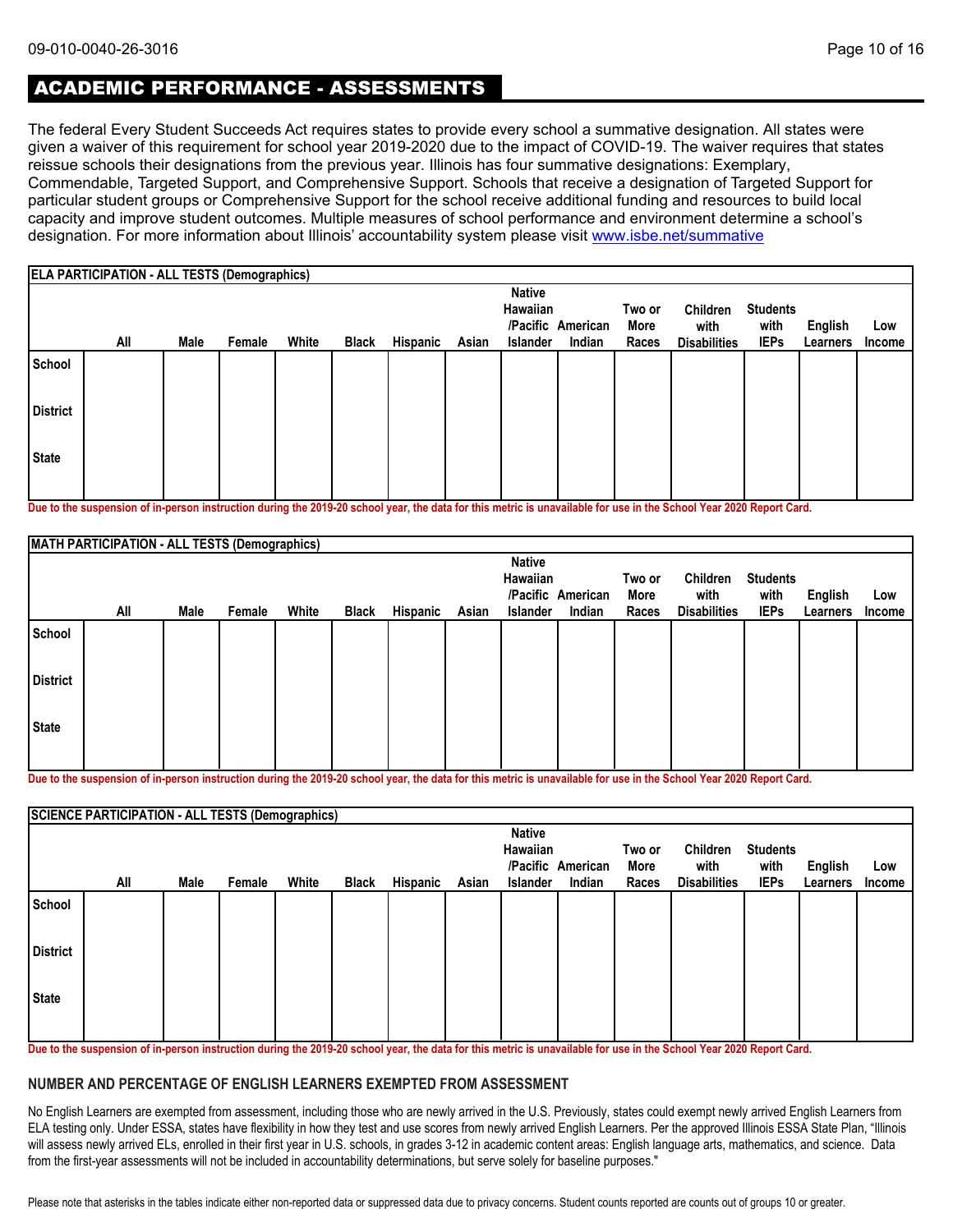|                 | <b>IAR ELA PARTICIPATION (Demographics)</b> |      |        |       |              |          |       |                                              |                             |                         |                                         |                                        |                     |               |
|-----------------|---------------------------------------------|------|--------|-------|--------------|----------|-------|----------------------------------------------|-----------------------------|-------------------------|-----------------------------------------|----------------------------------------|---------------------|---------------|
|                 | All                                         | Male | Female | White | <b>Black</b> | Hispanic | Asian | <b>Native</b><br>Hawaiian<br><b>Islander</b> | /Pacific American<br>Indian | Two or<br>More<br>Races | Children<br>with<br><b>Disabilities</b> | <b>Students</b><br>with<br><b>IEPs</b> | English<br>Learners | Low<br>Income |
| School          |                                             |      |        |       |              |          |       |                                              |                             |                         |                                         |                                        |                     |               |
| <b>District</b> |                                             |      |        |       |              |          |       |                                              |                             |                         |                                         |                                        |                     |               |
| <b>State</b>    |                                             |      |        |       |              |          |       |                                              |                             |                         |                                         |                                        |                     |               |

**Due to the suspension of in-person instruction during the 2019-20 school year, the data for this metric is unavailable for use in the School Year 2020 Report Card.**

|                 | IAR MATH PARTICIPATION (Demographics) |      |        |       |              |          |       |                                              |                             |                         |                                         |                                        |                            |                      |
|-----------------|---------------------------------------|------|--------|-------|--------------|----------|-------|----------------------------------------------|-----------------------------|-------------------------|-----------------------------------------|----------------------------------------|----------------------------|----------------------|
|                 | All                                   | Male | Female | White | <b>Black</b> | Hispanic | Asian | <b>Native</b><br>Hawaiian<br><b>Islander</b> | /Pacific American<br>Indian | Two or<br>More<br>Races | Children<br>with<br><b>Disabilities</b> | <b>Students</b><br>with<br><b>IEPs</b> | <b>English</b><br>Learners | Low<br><b>Income</b> |
| School          |                                       |      |        |       |              |          |       |                                              |                             |                         |                                         |                                        |                            |                      |
| <b>District</b> |                                       |      |        |       |              |          |       |                                              |                             |                         |                                         |                                        |                            |                      |
| <b>State</b>    |                                       |      |        |       |              |          |       |                                              |                             |                         |                                         |                                        |                            |                      |

**Due to the suspension of in-person instruction during the 2019-20 school year, the data for this metric is unavailable for use in the School Year 2020 Report Card.**

|                 | SAT ELA PARTICIPATION (Demographics) |      |        |       |       |          |       |                                       |                             |                         |                                         |                                        |                     |               |
|-----------------|--------------------------------------|------|--------|-------|-------|----------|-------|---------------------------------------|-----------------------------|-------------------------|-----------------------------------------|----------------------------------------|---------------------|---------------|
|                 | All                                  | Male | Female | White | Black | Hispanic | Asian | <b>Native</b><br>Hawaiian<br>Islander | /Pacific American<br>Indian | Two or<br>More<br>Races | Children<br>with<br><b>Disabilities</b> | <b>Students</b><br>with<br><b>IEPs</b> | English<br>Learners | Low<br>Income |
| School          |                                      |      |        |       |       |          |       |                                       |                             |                         |                                         |                                        |                     |               |
| <b>District</b> |                                      |      |        |       |       |          |       |                                       |                             |                         |                                         |                                        |                     |               |
| <b>State</b>    |                                      |      |        |       |       |          |       |                                       |                             |                         |                                         |                                        |                     |               |

**Due to the suspension of in-person instruction during the 2019-20 school year, the data for this metric is unavailable for use in the School Year 2020 Report Card.**

|                 | SAT MATH PARTICIPATION (Demographics) |      |        |       |              |          |       |                                       |                             |                         |                                         |                                        |                            |               |
|-----------------|---------------------------------------|------|--------|-------|--------------|----------|-------|---------------------------------------|-----------------------------|-------------------------|-----------------------------------------|----------------------------------------|----------------------------|---------------|
|                 | All                                   | Male | Female | White | <b>Black</b> | Hispanic | Asian | <b>Native</b><br>Hawaiian<br>Islander | /Pacific American<br>Indian | Two or<br>More<br>Races | Children<br>with<br><b>Disabilities</b> | <b>Students</b><br>with<br><b>IEPs</b> | <b>English</b><br>Learners | Low<br>Income |
| School          |                                       |      |        |       |              |          |       |                                       |                             |                         |                                         |                                        |                            |               |
| <b>District</b> |                                       |      |        |       |              |          |       |                                       |                             |                         |                                         |                                        |                            |               |
| <b>State</b>    |                                       |      |        |       |              |          |       |                                       |                             |                         |                                         |                                        |                            |               |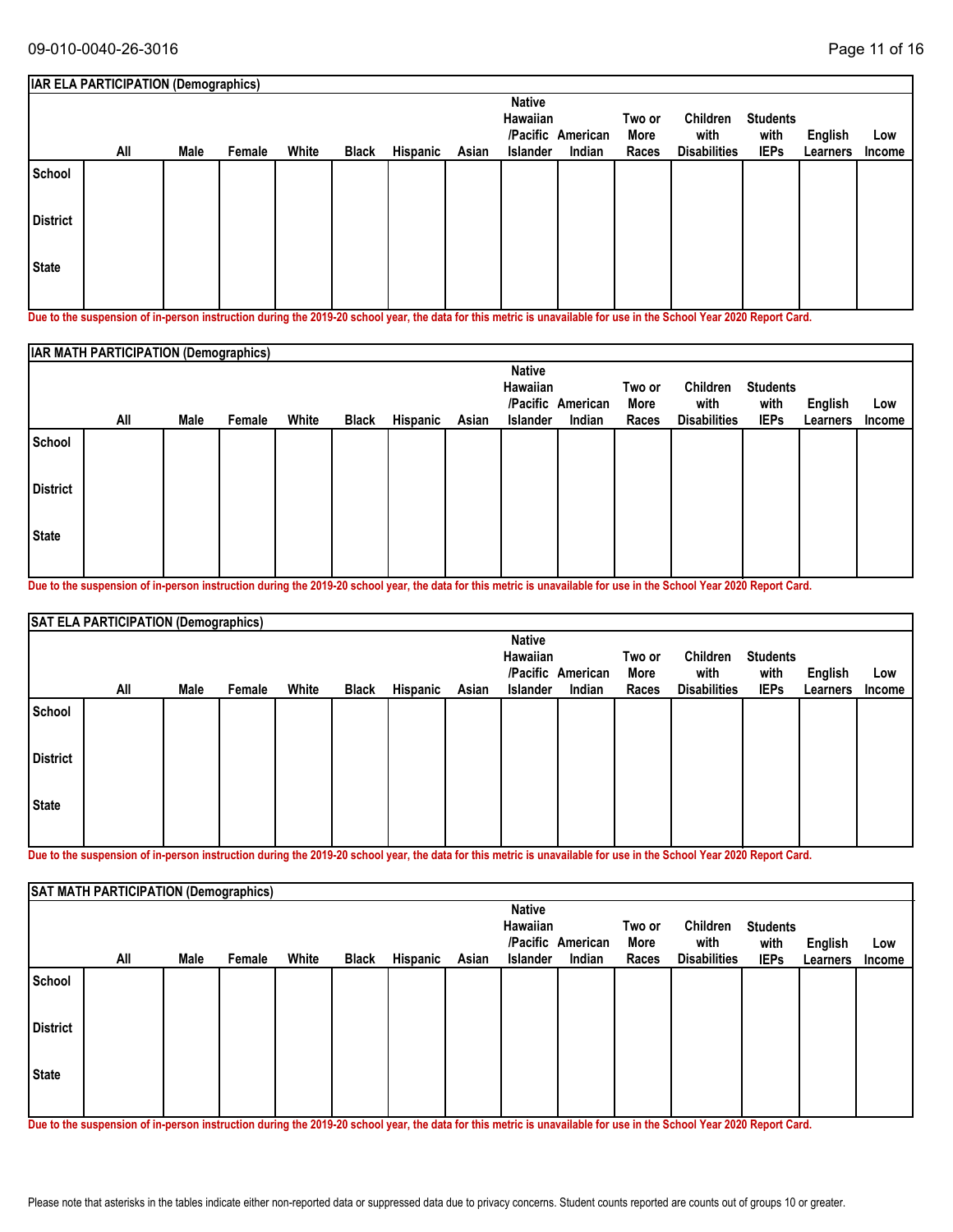| All | Male | Female | White | <b>Black</b> | Hispanic | Asian | <b>Native</b><br>Hawaiian<br><b>Islander</b> | Indian | Two or<br>More<br>Races | Children<br>with<br><b>Disabilities</b> | <b>Students</b><br>with<br><b>IEPs</b> | English<br>Learners | Low<br><b>Income</b>                    |
|-----|------|--------|-------|--------------|----------|-------|----------------------------------------------|--------|-------------------------|-----------------------------------------|----------------------------------------|---------------------|-----------------------------------------|
|     |      |        |       |              |          |       |                                              |        |                         |                                         |                                        |                     |                                         |
|     |      |        |       |              |          |       |                                              |        |                         |                                         |                                        |                     |                                         |
|     |      |        |       |              |          |       |                                              |        |                         |                                         |                                        |                     |                                         |
|     |      |        |       |              |          |       |                                              |        | /Pacific American       |                                         |                                        |                     | DLM-AA ELA PARTICIPATION (Demographics) |

**Due to the suspension of in-person instruction during the 2019-20 school year, the data for this metric is unavailable for use in the School Year 2020 Report Card.**

|                 | DLM-AA MATH PARTICIPATION (Demographics) |      |        |       |              |          |       |                                              |                             |                         |                                         |                                        |                            |                      |
|-----------------|------------------------------------------|------|--------|-------|--------------|----------|-------|----------------------------------------------|-----------------------------|-------------------------|-----------------------------------------|----------------------------------------|----------------------------|----------------------|
|                 | All                                      | Male | Female | White | <b>Black</b> | Hispanic | Asian | <b>Native</b><br>Hawaiian<br><b>Islander</b> | /Pacific American<br>Indian | Two or<br>More<br>Races | Children<br>with<br><b>Disabilities</b> | <b>Students</b><br>with<br><b>IEPs</b> | <b>English</b><br>Learners | Low<br><b>Income</b> |
| School          |                                          |      |        |       |              |          |       |                                              |                             |                         |                                         |                                        |                            |                      |
| <b>District</b> |                                          |      |        |       |              |          |       |                                              |                             |                         |                                         |                                        |                            |                      |
| <b>State</b>    |                                          |      |        |       |              |          |       |                                              |                             |                         |                                         |                                        |                            |                      |

**Due to the suspension of in-person instruction during the 2019-20 school year, the data for this metric is unavailable for use in the School Year 2020 Report Card.**

|                 | DLM-AA SCIENCE PARTICIPATION (Demographics) |      |        |       |       |          |       |                 |                   |        |                     |                 |          |        |
|-----------------|---------------------------------------------|------|--------|-------|-------|----------|-------|-----------------|-------------------|--------|---------------------|-----------------|----------|--------|
|                 |                                             |      |        |       |       |          |       | <b>Native</b>   |                   |        |                     |                 |          |        |
|                 |                                             |      |        |       |       |          |       | Hawaiian        |                   | Two or | Children            | <b>Students</b> |          |        |
|                 |                                             |      |        |       |       |          |       |                 | /Pacific American | More   | with                | with            | English  | Low    |
|                 | All                                         | Male | Female | White | Black | Hispanic | Asian | <b>Islander</b> | Indian            | Races  | <b>Disabilities</b> | <b>IEPs</b>     | Learners | Income |
| School          |                                             |      |        |       |       |          |       |                 |                   |        |                     |                 |          |        |
| <b>District</b> |                                             |      |        |       |       |          |       |                 |                   |        |                     |                 |          |        |
| <b>State</b>    |                                             |      |        |       |       |          |       |                 |                   |        |                     |                 |          |        |
|                 |                                             |      |        |       |       |          |       |                 |                   |        |                     |                 |          |        |

**Due to the suspension of in-person instruction during the 2019-20 school year, the data for this metric is unavailable for use in the School Year 2020 Report Card.**

|                 | <b>ISA PARTICIPATION (Demographics)</b> |      |        |       |              |          |       |                                       |                             |                         |                                         |                                        |                     |               |
|-----------------|-----------------------------------------|------|--------|-------|--------------|----------|-------|---------------------------------------|-----------------------------|-------------------------|-----------------------------------------|----------------------------------------|---------------------|---------------|
|                 | All                                     | Male | Female | White | <b>Black</b> | Hispanic | Asian | <b>Native</b><br>Hawaiian<br>Islander | /Pacific American<br>Indian | Two or<br>More<br>Races | Children<br>with<br><b>Disabilities</b> | <b>Students</b><br>with<br><b>IEPs</b> | English<br>Learners | Low<br>Income |
| School          |                                         |      |        |       |              |          |       |                                       |                             |                         |                                         |                                        |                     |               |
| <b>District</b> |                                         |      |        |       |              |          |       |                                       |                             |                         |                                         |                                        |                     |               |
| <b>State</b>    |                                         |      |        |       |              |          |       |                                       |                             |                         |                                         |                                        |                     |               |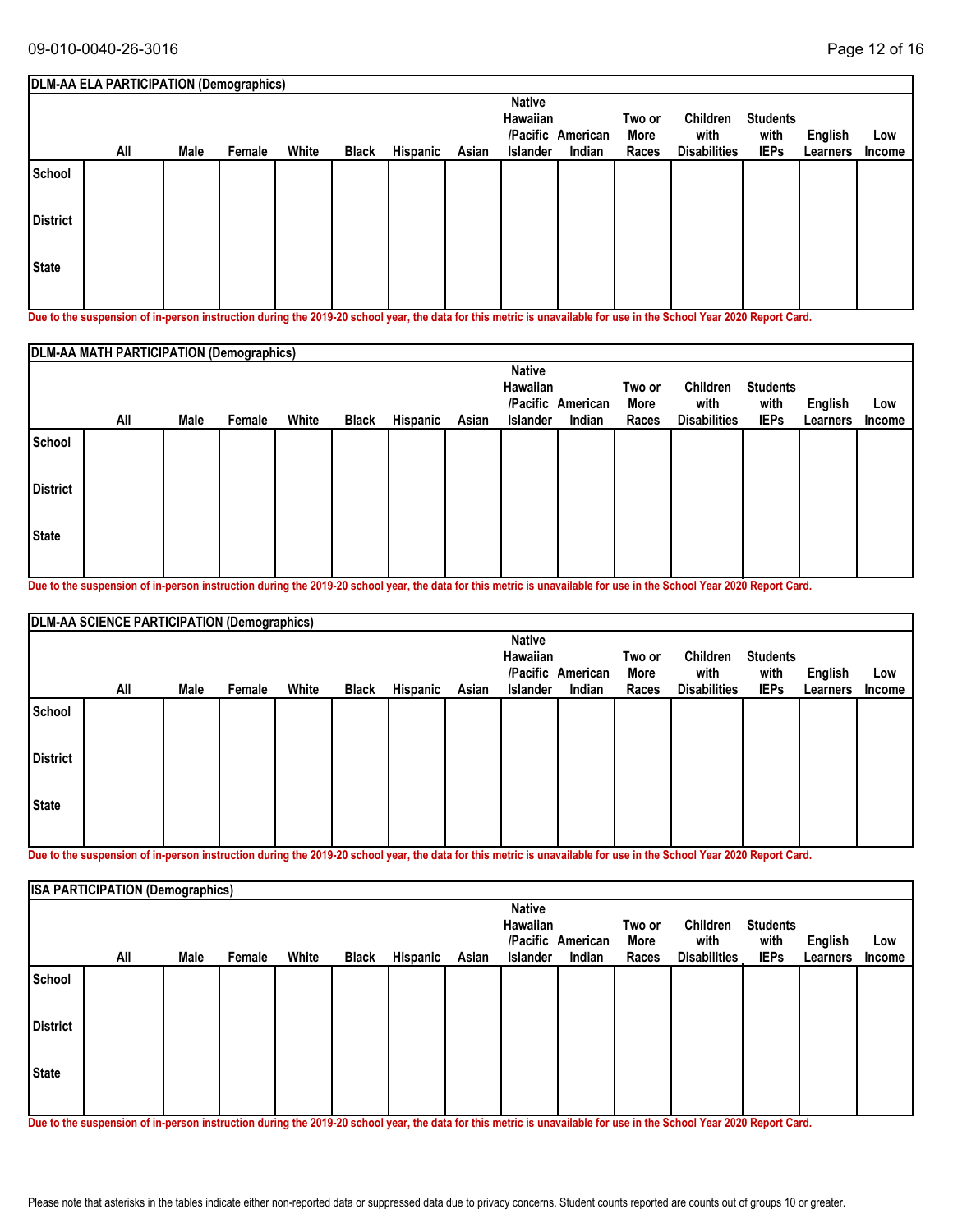#### 09-010-0040-26-3016 Page 13 of 16

|                 | <b>ELA PROFICIENCY - ALL TESTS (Demographics)</b> |      |        |       |       |                         |               |                   |        |
|-----------------|---------------------------------------------------|------|--------|-------|-------|-------------------------|---------------|-------------------|--------|
|                 |                                                   |      |        |       |       |                         | <b>Native</b> |                   |        |
|                 |                                                   |      |        |       |       |                         | Hawaiian      |                   | Two or |
|                 | All                                               |      |        |       |       |                         |               | /Pacific American | More   |
|                 | <b>Students</b>                                   | Male | Female | White | Black | Hispanic Asian Islander |               | Indian            | Races  |
| School          |                                                   |      |        |       |       |                         |               |                   |        |
| <b>District</b> |                                                   |      |        |       |       |                         |               |                   |        |
| <b>State</b>    |                                                   |      |        |       |       |                         |               |                   |        |
|                 |                                                   |      |        |       |       |                         |               |                   |        |

**Due to the suspension of in-person instruction during the 2019-20 school year, the data for this metric is unavailable for use in the School Year 2020 Report Card.**

|                 | <b>ELA PROFICIENCY - ALL TESTS (Demographics Continued)</b> |                                        |                            |                      |          |                |                     |          |  |  |  |  |
|-----------------|-------------------------------------------------------------|----------------------------------------|----------------------------|----------------------|----------|----------------|---------------------|----------|--|--|--|--|
|                 | <b>Children</b><br>with<br><b>Disabilities</b>              | <b>Students</b><br>with<br><b>IEPs</b> | <b>English</b><br>Learners | Low<br><b>Income</b> | Homeless | <b>Migrant</b> | Youth<br>In<br>Care | Military |  |  |  |  |
| <b>School</b>   |                                                             |                                        |                            |                      |          |                |                     |          |  |  |  |  |
| <b>District</b> |                                                             |                                        |                            |                      |          |                |                     |          |  |  |  |  |
| <b>State</b>    |                                                             |                                        |                            |                      |          |                |                     |          |  |  |  |  |

**Due to the suspension of in-person instruction during the 2019-20 school year, the data for this metric is unavailable for use in the School Year 2020 Report Card.**

| <b>MATH PROFICIENCY - ALL TESTS (Demographics)</b> |                        |      |        |       |       |                         |  |                                  |                             |                         |  |
|----------------------------------------------------|------------------------|------|--------|-------|-------|-------------------------|--|----------------------------------|-----------------------------|-------------------------|--|
|                                                    | All<br><b>Students</b> | Male | Female | White | Black | Hispanic Asian Islander |  | <b>Native</b><br><b>Hawaiian</b> | /Pacific American<br>Indian | Two or<br>More<br>Races |  |
| School                                             |                        |      |        |       |       |                         |  |                                  |                             |                         |  |
| <b>District</b>                                    |                        |      |        |       |       |                         |  |                                  |                             |                         |  |
| <b>State</b>                                       |                        |      |        |       |       |                         |  |                                  |                             |                         |  |

**Due to the suspension of in-person instruction during the 2019-20 school year, the data for this metric is unavailable for use in the School Year 2020 Report Card.**

|                 | <b>Children</b><br>with | <b>Students</b><br>with | <b>English</b>  | Low |                         | Youth<br><b>In</b> |          |
|-----------------|-------------------------|-------------------------|-----------------|-----|-------------------------|--------------------|----------|
|                 | <b>Disabilities</b>     | <b>IEPs</b>             | <b>Learners</b> |     | Income Homeless Migrant | Care               | Military |
| <b>School</b>   |                         |                         |                 |     |                         |                    |          |
| <b>District</b> |                         |                         |                 |     |                         |                    |          |
| <b>State</b>    |                         |                         |                 |     |                         |                    |          |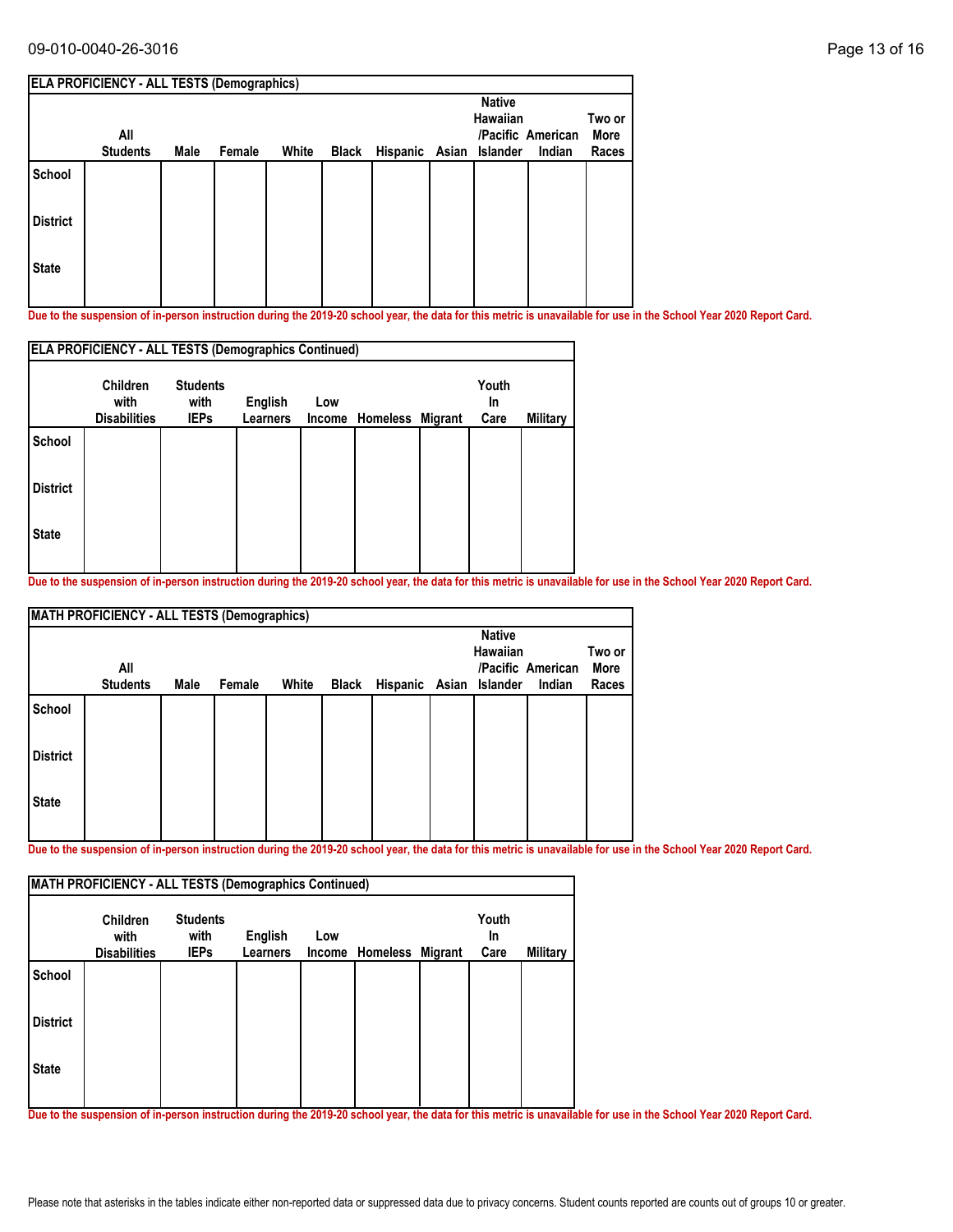### 09-010-0040-26-3016 Page 14 of 16

| <b>SCIENCE PROFICIENCY - ALL TESTS (Demographics)</b> |                        |      |        |       |  |                               |  |                                  |                             |                         |  |  |
|-------------------------------------------------------|------------------------|------|--------|-------|--|-------------------------------|--|----------------------------------|-----------------------------|-------------------------|--|--|
|                                                       | All<br><b>Students</b> | Male | Female | White |  | Black Hispanic Asian Islander |  | <b>Native</b><br><b>Hawaiian</b> | /Pacific American<br>Indian | Two or<br>More<br>Races |  |  |
| <b>School</b>                                         |                        |      |        |       |  |                               |  |                                  |                             |                         |  |  |
| <b>District</b>                                       |                        |      |        |       |  |                               |  |                                  |                             |                         |  |  |
| <b>State</b>                                          |                        |      |        |       |  |                               |  |                                  |                             |                         |  |  |

**Due to the suspension of in-person instruction during the 2019-20 school year, the data for this metric is unavailable for use in the School Year 2020 Report Card.**

|                 | <b>SCIENCE PROFICIENCY - ALL TESTS (Demographics Continued)</b> |                     |                            |     |                         |  |            |          |  |  |  |  |
|-----------------|-----------------------------------------------------------------|---------------------|----------------------------|-----|-------------------------|--|------------|----------|--|--|--|--|
|                 | <b>Children</b>                                                 | <b>Students</b>     |                            |     |                         |  | Youth      |          |  |  |  |  |
|                 | with<br><b>Disabilities</b>                                     | with<br><b>IEPs</b> | English<br><b>Learners</b> | Low | Income Homeless Migrant |  | In<br>Care | Military |  |  |  |  |
| <b>School</b>   |                                                                 |                     |                            |     |                         |  |            |          |  |  |  |  |
| <b>District</b> |                                                                 |                     |                            |     |                         |  |            |          |  |  |  |  |
| <b>State</b>    |                                                                 |                     |                            |     |                         |  |            |          |  |  |  |  |
|                 |                                                                 |                     |                            |     |                         |  |            |          |  |  |  |  |

|                 | <b>EL PROFICIENCY ON ACCESS</b> |         |                                            |         |         |         |      |
|-----------------|---------------------------------|---------|--------------------------------------------|---------|---------|---------|------|
|                 |                                 |         |                                            |         |         |         | %    |
|                 |                                 |         |                                            |         |         | Long    | Long |
|                 | #                               |         | %                                          |         | %       | Term    | Term |
|                 | <b>ELS</b>                      | Tested  | <b>Participation Proficient Proficient</b> |         |         | EL      | EL   |
| School          | $\star$                         | $\star$ | *                                          | $\star$ | $\star$ | $\star$ |      |
| <b>District</b> | 1,252                           | 1,241   | 99.1%                                      | 116     | 9.4%    | 21      | 1.7% |
| <b>State</b>    | 223,399                         | 220,920 | 98.9%                                      | 17,503  | 7.9%    | 20.127  | 9.0% |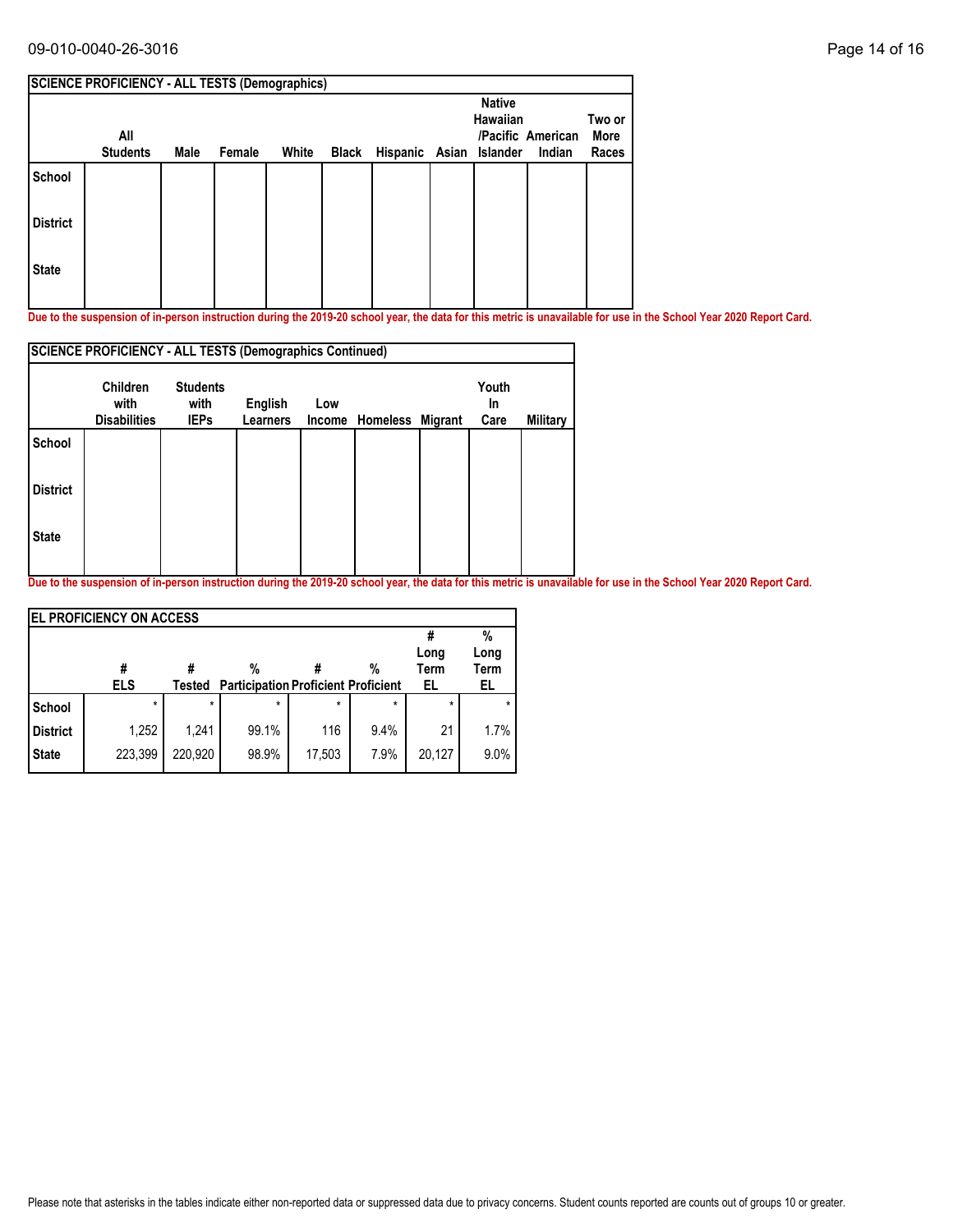|                 | MEAN ELA GROWTH PERCENTILE - IAR (Demographics) |      |        |       |              |          |       |                                                          |                    |                         |
|-----------------|-------------------------------------------------|------|--------|-------|--------------|----------|-------|----------------------------------------------------------|--------------------|-------------------------|
|                 | All<br><b>Students</b>                          | Male | Female | White | <b>Black</b> | Hispanic | Asian | <b>Native</b><br>Hawaiian<br>/Pacific<br><b>Islander</b> | American<br>Indian | Two or<br>More<br>Races |
| School          |                                                 |      |        |       |              |          |       |                                                          |                    |                         |
| <b>District</b> |                                                 |      |        |       |              |          |       |                                                          |                    |                         |
| <b>State</b>    |                                                 |      |        |       |              |          |       |                                                          |                    |                         |

**Due to the suspension of in-person instruction during the 2019-20 school year, the data for this metric is unavailable for use in the School Year 2020 Report Card.**

|                 | MEAN ELA GROWTH PERCENTILE - IAR (Demographics Continued) |                         |                 |        |                 |         |             |          |
|-----------------|-----------------------------------------------------------|-------------------------|-----------------|--------|-----------------|---------|-------------|----------|
|                 | <b>Children</b><br>with                                   | <b>Students</b><br>with | English         | Low    |                 |         | Youth<br>In |          |
|                 | <b>Disabilities</b>                                       | <b>IEPs</b>             | <b>Learners</b> | Income | <b>Homeless</b> | Migrant | Care        | Military |
| <b>School</b>   |                                                           |                         |                 |        |                 |         |             |          |
| <b>District</b> |                                                           |                         |                 |        |                 |         |             |          |
| <b>State</b>    |                                                           |                         |                 |        |                 |         |             |          |
|                 |                                                           |                         |                 |        |                 |         |             |          |

**Due to the suspension of in-person instruction during the 2019-20 school year, the data for this metric is unavailable for use in the School Year 2020 Report Card.**

|                 | <b>MEAN MATH GROWTH PERCENTILE - IAR (Demographics)</b> |      |        |       |              |          |       |                                                   |                    |                         |  |  |  |
|-----------------|---------------------------------------------------------|------|--------|-------|--------------|----------|-------|---------------------------------------------------|--------------------|-------------------------|--|--|--|
|                 | All<br><b>Students</b>                                  | Male | Female | White | <b>Black</b> | Hispanic | Asian | <b>Native</b><br>Hawaiian<br>/Pacific<br>Islander | American<br>Indian | Two or<br>More<br>Races |  |  |  |
| School          |                                                         |      |        |       |              |          |       |                                                   |                    |                         |  |  |  |
| <b>District</b> |                                                         |      |        |       |              |          |       |                                                   |                    |                         |  |  |  |
| State           |                                                         |      |        |       |              |          |       |                                                   |                    |                         |  |  |  |

**Due to the suspension of in-person instruction during the 2019-20 school year, the data for this metric is unavailable for use in the School Year 2020 Report Card.**

|                 | <b>Children</b><br>with | <b>Students</b><br>with | English         | Low    |                  | Youth<br><b>In</b> |                 |
|-----------------|-------------------------|-------------------------|-----------------|--------|------------------|--------------------|-----------------|
|                 | <b>Disabilities</b>     | <b>IEPs</b>             | <b>Learners</b> | Income | Homeless Migrant | Care               | <b>Military</b> |
| School          |                         |                         |                 |        |                  |                    |                 |
| <b>District</b> |                         |                         |                 |        |                  |                    |                 |
| <b>State</b>    |                         |                         |                 |        |                  |                    |                 |